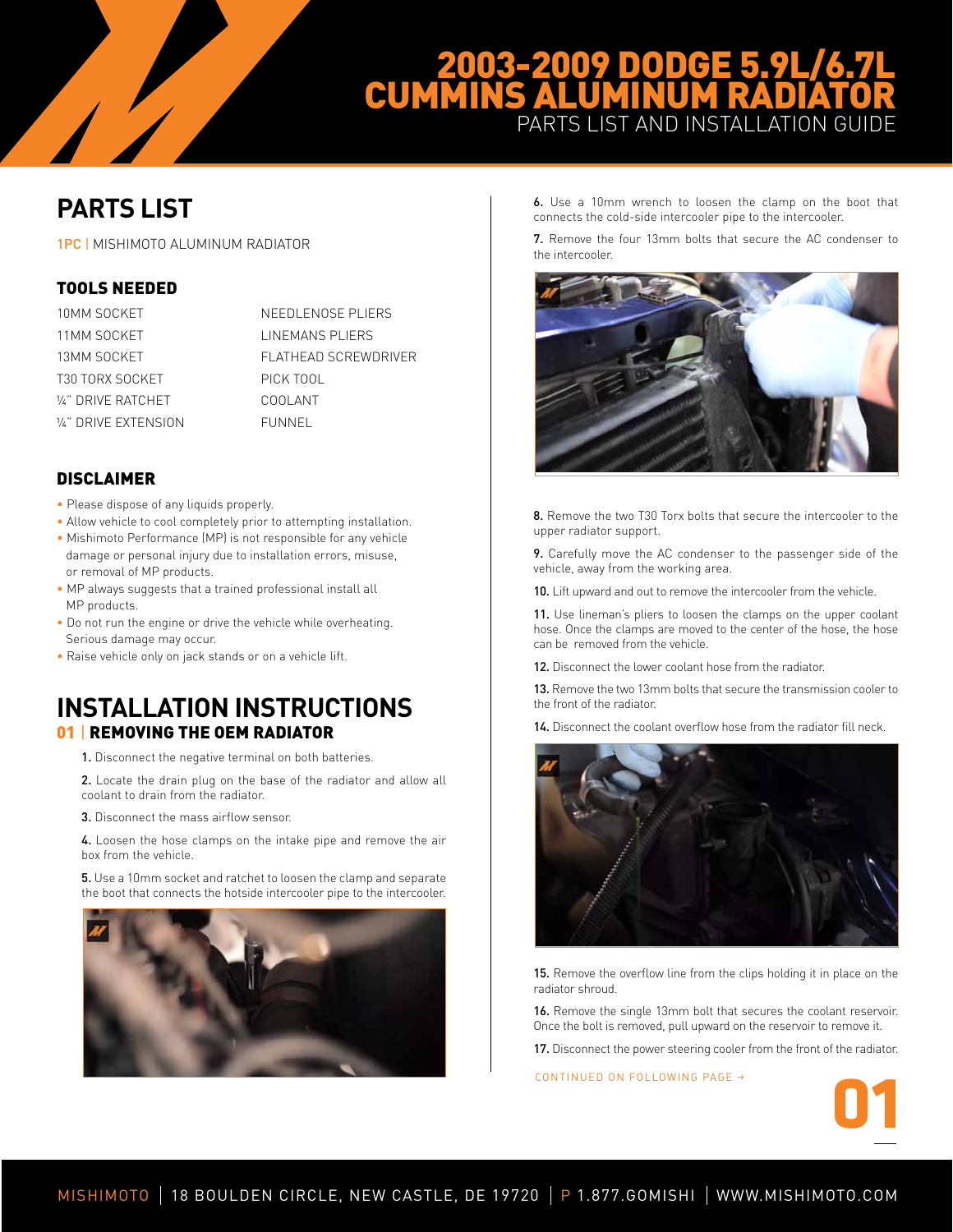## 2003-2009 DODGE 5.9L/6.7L CUMMINS ALUMINUM RADIATOR INSTALLATION GUIDE

This cooler is secured with two 13mm bolts.

18. Remove the 13mm bolt holding the fan shroud to the radiator.

19. Remove the two 10mm bolts that hold the radiator to the radiator support.

20. Separate the transmission cooler from the front of the radiator.



21. Remove the upper fan shroud. Lift upward on the shroud and push it toward the engine to unclip it from the lower shroud.

22. Unbolt the two 13mm bolts that secure the washer fluid tank.

23. Unplug the two electrical connectors from the washer fluid tank and remove the tank from the vehicle.

24. Lift the radiator upward and remove it from the vehicle.

### 02 | INSTALLING THE MISHIMOTO ALUMINUM RADIATOR

1. Transfer the two upper mounting grommets from the factory radiator to the Mishimoto unit.

2. Transfer the lower mounting grommets from the factory radiator to the Mishimoto intercooler.

3. Install the Mishimoto radiator, making sure that the lower mounting pegs are oriented correctly so they can slide into place.

4. Reinstall the upper radiator fan shroud by pulling it back toward the radiator and seating it with the lower fan shroud.



5. Using two 13mm bolts, reinstall the transmission cooler to the front of the radiator.

6. Using two 13mm bolts, reinstall the power steering cooler to the front of the radiator.

7. Reconnect the radiator to the upper radiator support using two 10mm bolts.



8. Reinstall the washer fluid reservoir. Reconnect the two electrical connections and secure the tank in place with two 13mm bolts.

9. Reinstall the coolant reservoir tank to its proper position on the radiator and secure it with one 13mm bolt.

10. Reconnect the upper fan shroud to the radiator with one 13mm bolt.

11. Reconnect the coolant overflow hose to the fill neck on the Mishimoto radiator. Tighten the hose clamp securing this hose, and clip the hose back into position across the fan shroud.

12. Reconnect the lower coolant hose to the radiator and secure the clamp.

13. Reconnect the upper hose to the radiator and secure the clamp.

14. Reinstall the intercooler into position. The inlet and outlet of the intercooler should slide into the boots for the hot-side and cold-side piping.



15. Move the AC condenser back to its proper position in front of the intercooler.

CONTINUED ON FOLLOWING PAGE  $\rightarrow$